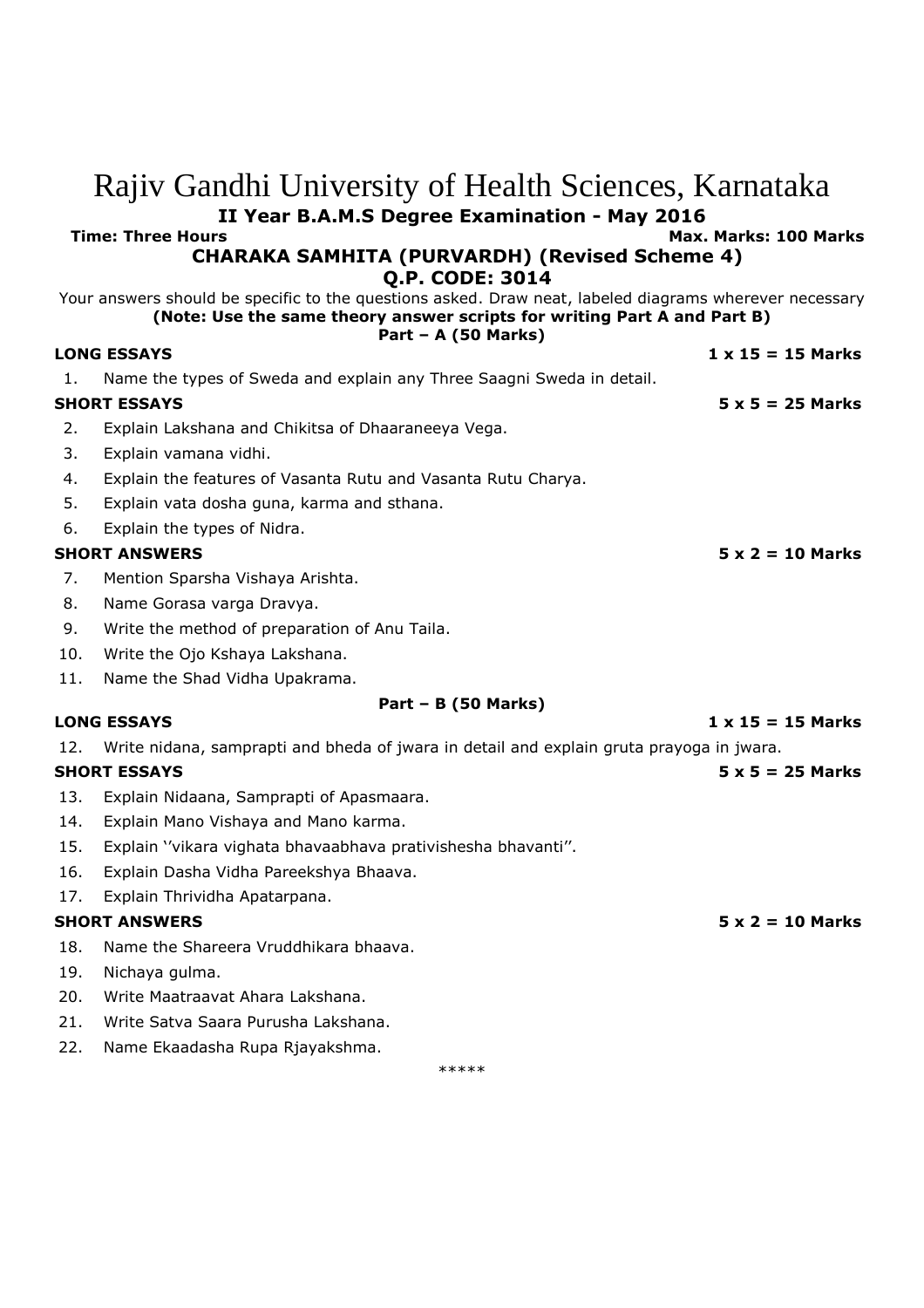## **II Year B.A.M.S Degree Examination - May 2016 Time: Three Hours Max. Marks: 100 Marks AGADATANTRA VYAVAHARA AYURVEDA EVAM VIDHI VAIDYAKA (Revised Scheme 4) Q.P. CODE: 3011** Your answers should be specific to the questions asked. Draw neat, labeled diagrams wherever necessary **(Note: Use the same theory answer scripts for writing Part A and Part B) Part – A (50 Marks) LONG ESSAYS 1 x 15 = 15 Marks** 1. Define visha. Write Adhishtana of visha and enumerate Charaka's Chaturvimshati Upakramas. **SHORT ESSAYS 5 x 5 = 25 Marks** 2. Describe gara visha. 3. Describe signs, symptoms and treatment of Ahiphena Poisoning. 4. Define Garavisha and explain its signs, symptoms and treatment. 5. Explain veganusara lakshana and chikitsa of Mandali Sarpa. 6. Write the fatal dose, fatal period, signs and symptoms of Arsenic Poisoning. **SHORT ANSWERS 5 x 2 = 10 Marks** 7. Visha gunas 8. Vishamukta lakshana 9. Upavisha. 10. Dooshivisha 11. Visha Sankata **Part – B (50 Marks) LONG ESSAYS 1 x 15 = 15 Marks** 12. Define Identification, write identification data and explain age and sex. **SHORT ESSAYS 5 x 5 = 25 Marks** 13. Define Hanging and write its Postmortem appearances. 14. Explain Burns. 15. Write the aims and objectives of Autopsy. 16. Describe late signs of Death. 17. Explain Abrasions. **SHORT ANSWERS 5 x 2 = 10 Marks** 18. Sterility 19. Lesbianism 20. Inquest 21. Abortion 22. Rule of Nine

Rajiv Gandhi University of Health Sciences, Karnataka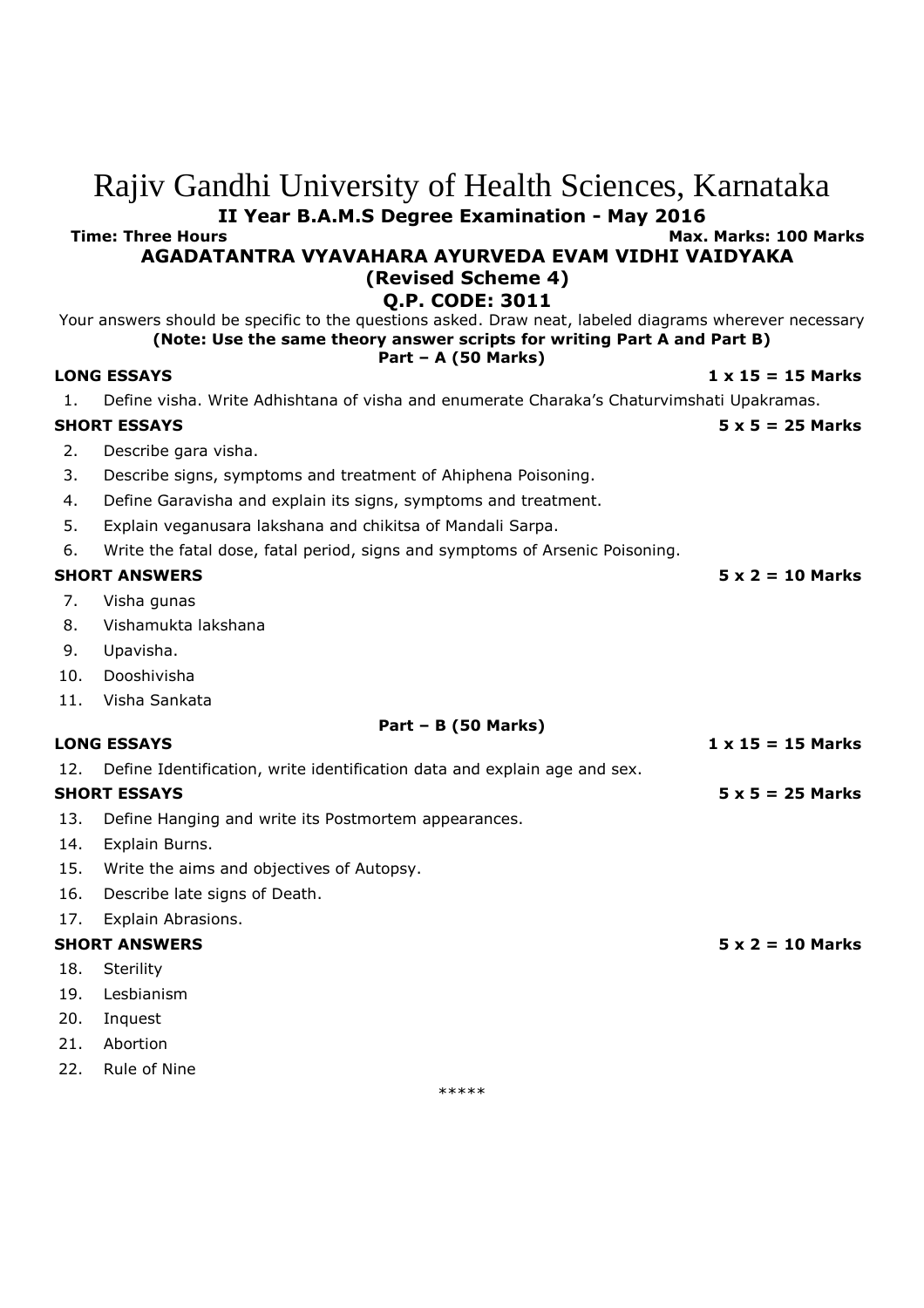|                                                 | Rajiv Gandhi University of Health Sciences, Karnataka                                                                            |                          |
|-------------------------------------------------|----------------------------------------------------------------------------------------------------------------------------------|--------------------------|
|                                                 | II Year B.A.M.S Degree Examination -May 2016                                                                                     |                          |
|                                                 | <b>Time: Three Hours</b>                                                                                                         | Max. Marks: 100 Marks    |
|                                                 | <b>DRAVYAGUNA VIGNYANA - Paper I (Revised Scheme 4)</b>                                                                          |                          |
|                                                 | <b>Q.P. CODE: 3009</b><br>Your answers should be specific to the questions asked. Draw neat, labeled diagrams wherever necessary |                          |
|                                                 | (Note: Use the same theory answer scripts for writing Part A and Part B)                                                         |                          |
|                                                 | Part – A $(50$ Marks)<br><b>LONG ESSAYS</b>                                                                                      | $1 \times 15 = 15$ Marks |
| 1.                                              | Define Guna, Classify guna, write in detail about Paradi guna                                                                    |                          |
|                                                 | <b>SHORT ESSAYS</b>                                                                                                              | $5 \times 5 = 25$ Marks  |
| 2.                                              | Differentiate Rasa and Vipaka                                                                                                    |                          |
| 3.                                              | Define Dravya, write about Prabhava bhedena dravya vargeekarana.                                                                 |                          |
| 4.                                              | Write Guna-Karma of Ushna veerya                                                                                                 |                          |
| 5.                                              | Write about Vipakavada                                                                                                           |                          |
| 6.                                              | Write about Dravya Samrakshana and Sangrahana vidhi                                                                              |                          |
| <b>SHORT ANSWERS</b><br>$5 \times 2 = 10$ Marks |                                                                                                                                  |                          |
| 7.                                              | Define Veerya                                                                                                                    |                          |
| 8.                                              | Define Vyavayi                                                                                                                   |                          |
| 9.                                              | Laghu panchamoola                                                                                                                |                          |
| 10.                                             | Jeevaneeya Gana                                                                                                                  |                          |
| 11.                                             | Madhura avasthapaka                                                                                                              |                          |
|                                                 | $Part - B (50 Marks)$                                                                                                            |                          |
|                                                 | <b>LONG ESSAYS</b>                                                                                                               | $1 \times 15 = 15$ Marks |
| 12.                                             | Write about definition, principles of pharmacology and add a note on Digestants and Carminatives                                 |                          |
|                                                 | <b>SHORT ESSAYS</b>                                                                                                              | $5 \times 5 = 25$ Marks  |
| 13.<br>14.                                      | Shodhana of Vatsanabha<br>Write about Bhavaprakash nighantu                                                                      |                          |
| 15.                                             | Abhava Pratinidhi dravya                                                                                                         |                          |
|                                                 | 16. Write in brief about Viruddha Dravya                                                                                         |                          |
| 17.                                             | Antihypertensives                                                                                                                |                          |
|                                                 | <b>SHORT ANSWERS</b>                                                                                                             | $5 \times 2 = 10$ Marks  |
| 18.                                             | Anti-pyretic                                                                                                                     |                          |
| 19.                                             | Analgesics                                                                                                                       |                          |
| 20.                                             | Hormonal therapy                                                                                                                 |                          |
| 21.                                             | Antibiotics                                                                                                                      |                          |
|                                                 |                                                                                                                                  |                          |

22. Galactogogue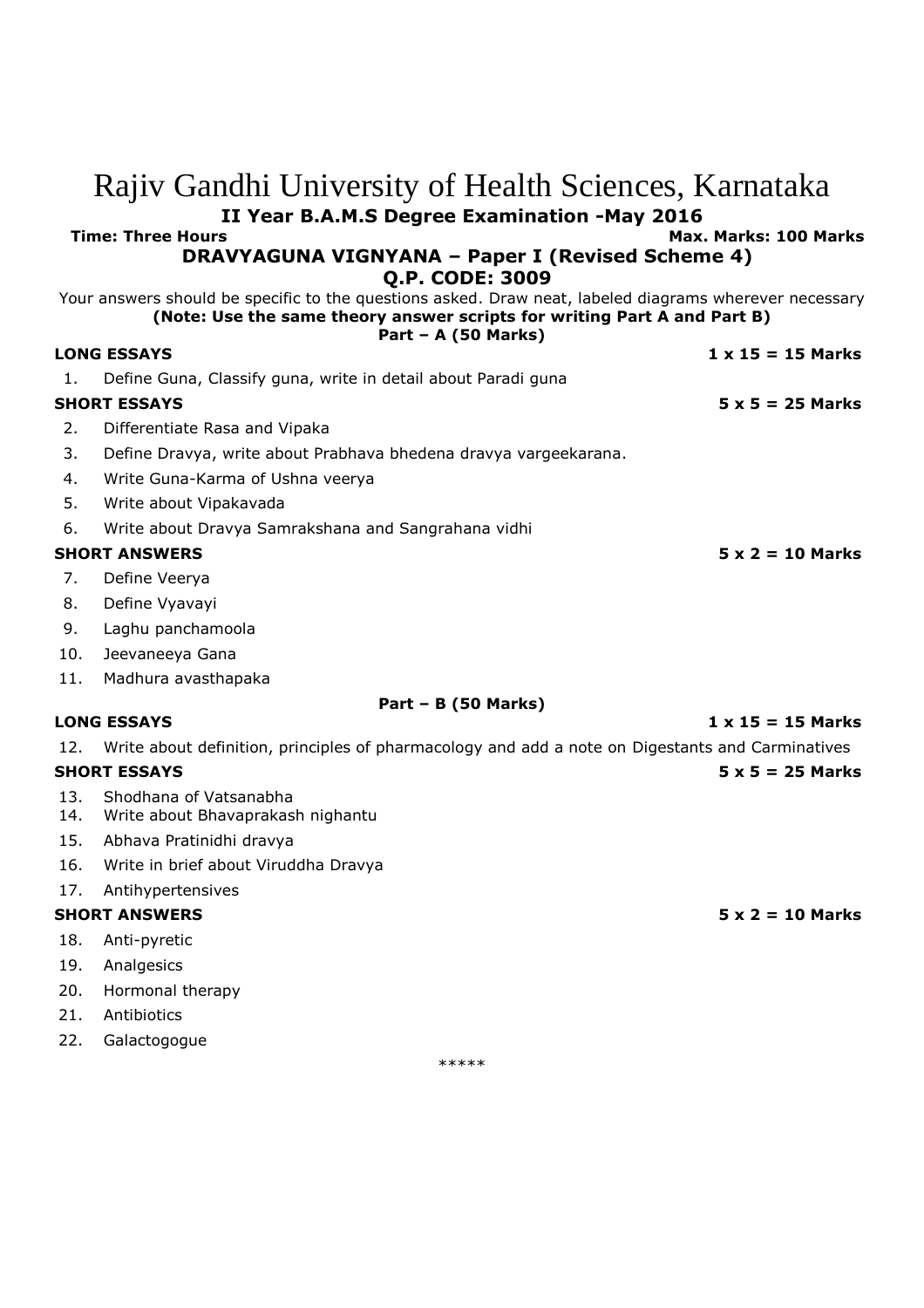# Rajiv Gandhi University of Health Sciences, Karnataka **II Year B.A.M.S Degree Examination - May 2016**

**Time: Three Hours Max. Marks: 100 Marks**

# **DRAVYAGUNA VIGNYANA – Paper II (Revised Scheme 4) Q.P. CODE: 3010**

Your answers should be specific to the questions asked. Draw neat, labeled diagrams wherever necessary **(Note: Use the same theory answer scripts for writing Part A and Part B)**

#### **Part – A (50 Marks)**

#### **LONG ESSAYS 1 x 15 = 15 Marks**

- 1. Write the botanical name, family, four synonyms, botanical description, rasa panchaka, phyto chemical constituents, useful parts, dose, and therapeutic uses of: (a) Aragvadha (b) Haridra. **SHORT ESSAYS 5 x 5 = 25 Marks**
- 2. Write four important actions of following Drugs: (a) Vatsanabha (b) Ashwagandha (c) Bakuchi (d) Kapikacchu (e) Lavanga.
- 3. Write botanical description of: (a) Kutaja (b) Satavari.
- 4. Write properties of two drugs, which are used in Prameha.
- 5. Write guna, karma and main indication of Jambu.
- 6. Write two important vishista yoga of: (a) Jyotishmati (b) Manjishta (c) Katuki (d) Chandana (e) Rasona.

- 7. Write about contraindications of Hareetaki.
- 8. Write Charakokta varga of: (a) Daruharidra (b) Musta.
- 9. Write matra of: (a) Arka (b) Vacha.
- 10. Vidanga
- 11. Tulasi

#### **Part – B (50 Marks) LONG ESSAYS 1 x 15 = 15 Marks**

12. Write a detail note on Sharapunkha and Snuhi, regarding their botanical name, family, swaroopa, parts used and indications.

### **SHORT ESSAYS 5 x 5 = 25 Marks**

- 13. Shamidhanya varga
- 14. Kasturi
- 15. Danti
- 16. Kokilaksha
- 17. Karavellaka

#### **SHORT ANSWERS 5 x 2 = 10 Marks**

- 18. Write botanical name of: (a) Indravaruni (b) Atasi.
- 19. Write the family name of: (a) Amragandhi Haridra (b) Palandu.
- 20. Write swarupa of: (a) Bhumyamalaki (b) Dhanyaka.
- 21. Koshataki
- 22. Priyala

\*\*\*\*\*

### **SHORT ANSWERS 5 x 2 = 10 Marks**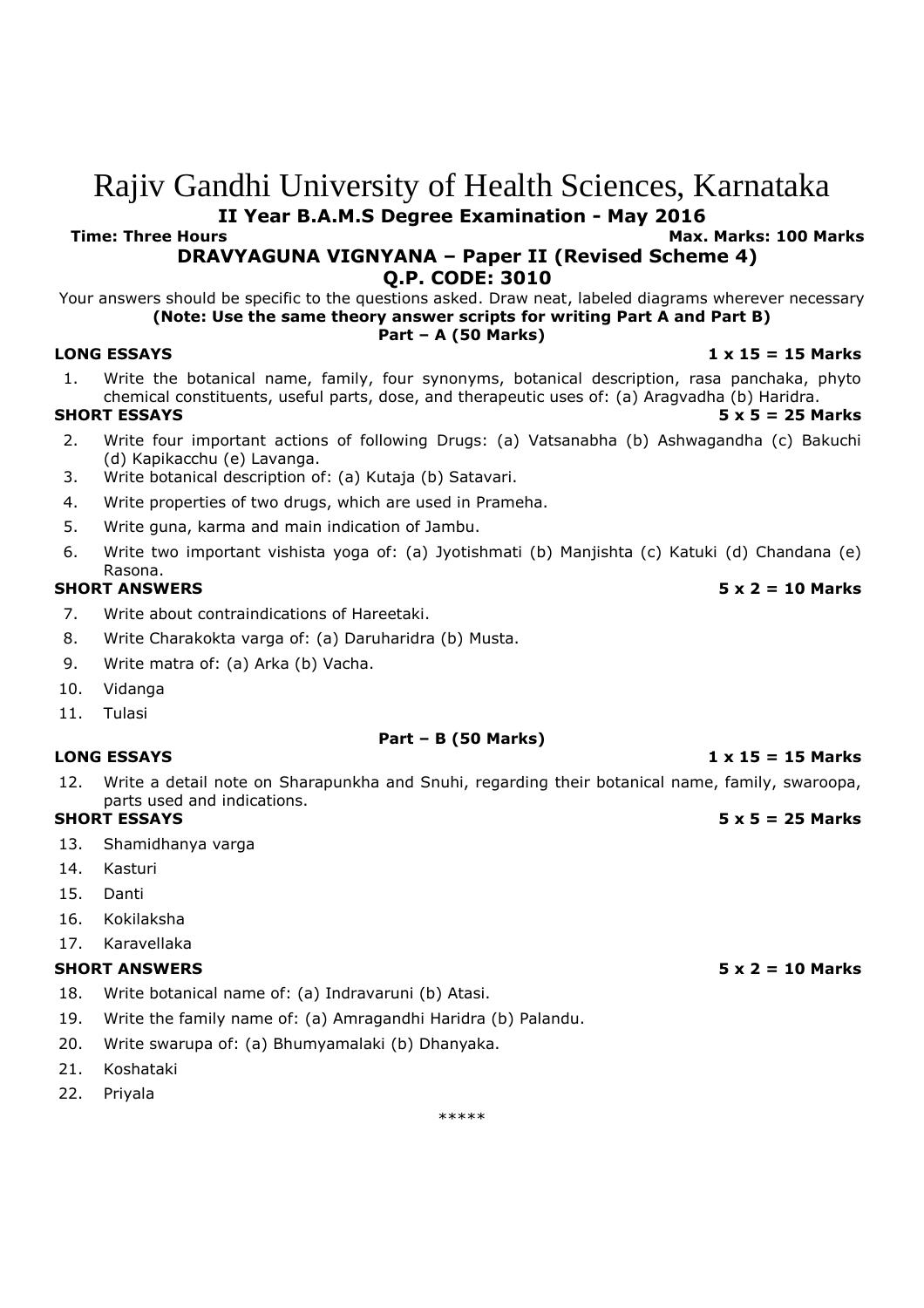# Rajiv Gandhi University of Health Sciences, Karnataka **II Year B.A.M.S Degree Examination - MAY 2016**

**Time: Three Hours Max. Marks: 100 Marks**

**RASASHASTRA EVAM BHAISHAJYA KALPANA – Paper I (Revised Scheme 4) Q.P. CODE: 3012**

Your answers should be specific to the questions asked. Draw neat, labeled diagrams wherever necessary **(Note: Use the same theory answer scripts for writing Part A and Part B)**

#### **Part – A (50 Marks)**

#### **LONG ESSAYS 1 x 15 = 15 Marks**

1. Define Yantra. Enumerate different Yantras explained in Rasashastra texts and explain any four Yantras with their utility.

- 2. What is Amlavarga? Write its utility in Rasashastra.
- 3. Write the configuration of Electrical muffle furnace and write its application.
- 4. Explain in brief regarding the GMP of Rasaoushadhi.
- 5. Mention Ashtasamskara of Parada and explain Patana samskara in brief.
- 6. Write a brief note on Khalveeya rasayana and give four examples.

#### **SHORT ANSWERS 5 x 2 = 10 Marks**

- 7. Kukkuta puta
- 8. Apunarbhava
- 9. Raseshwara darshana
- 10. Ksharashtaka
- 11. Mudra

### **Part – B (50 Marks)**

### **LONG ESSAYS 1 x 15 = 15 Marks**

12. Enumerate Maharasa-Uparasa and Sadharana rasa. Explain the shodhana, marana and satwapatana of Abhraka in detail.

### **SHORT ESSAYS 5 x 5 = 25 Marks**

- 13. Ratna and their relation with Navagraha.
- 14. Mention the classification of Loha and write Loha samanya shodhana.
- 15. Write the use of different Kshara dravya.
- 16. Briefly explain Pharmacovigilance.

### 17. Upavisha and their therapeutic doses.

#### **SHORT ANSWERS 5 x 2 = 10 Marks**

- 18. Saptamrita loha ingredients.
- 19. Shwetaparpati indications.
- 20. Arogyavardhini –dose and vehicle.
- 21. Source of Sarjarasa and Madhoocchishta.
- 22. Uses of Dugdhapashana.

\*\*\*\*\*

### **SHORT ESSAYS 5 x 5 = 25 Marks**